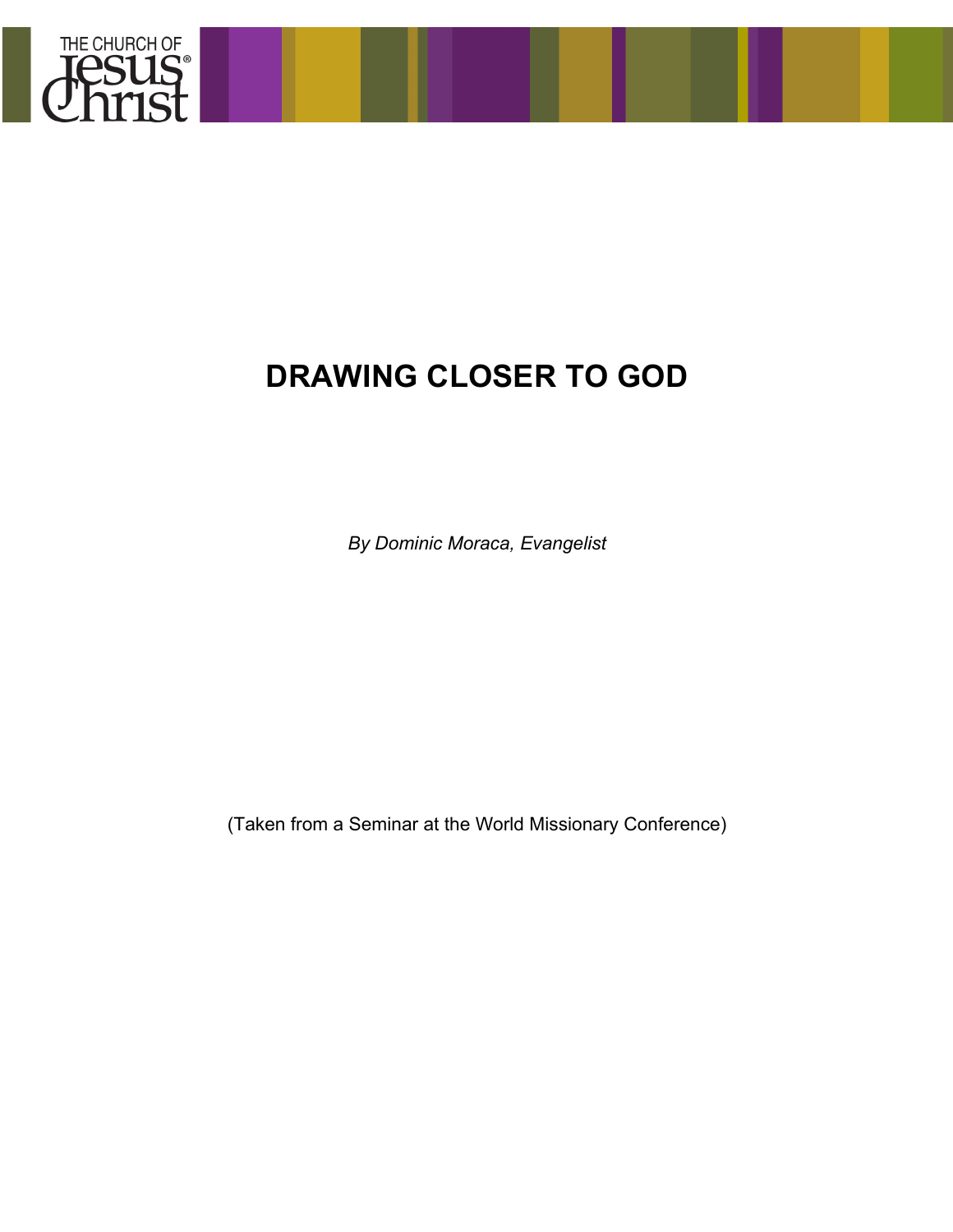*Draw nigh unto God and He will draw nigh unto you…* James 4:8

*But it is good for me to draw near to God...* Psalm 73:28

We live in an age when everyone and everything around us seems to demand most of our time and energy. For example, we are bombarded by the mass media to purchase every new gadget on the market. Millions of books, magazines, and periodicals roll off the presses daily challenging us to read more and more. Electronic games, exotic travel packages, and every form of entertainment are available to us as never before. Moreover, our families make many demands upon us, our homes must be maintained, and our jobs are becoming more complex and demanding. Thus, we seem to be caught in a vicious circle. All of these forces tend to draw us away from God, unless we are willing to take time to be holy. That is what Drawing Closer to God is all about.

## **WAYS AND MEANS OF DRAWING CLOSER TO GOD**

The following are some suggestions which we can employ in our daily lives to help us draw closer to God, and more important, remain closer to God:

- 1. Setting aside time each day for meditation and prayer.
- 2. Fasting.
- 3. Reverence for Communion and Ordinances.
- 4. Seek to know and understand God's will in your life.
- 5. Study Scriptures prayerfully.
- 6. Being led by the Spirit & knowing the difference between the Spirit and the flesh.
- 7. Go to Church regularly.
- 8. Give your testimony to others.
- 9. Give alms to the poor.
- 10. Visit the sick.
- 11. Live righteously every day.
- 12. Pray without ceasing.
- 13. Sing unto yourselves hymns of praise.
- 14. Be willing to forgive others.
- 15. Love your enemies.
- 16. Speak not evil of one another.
- 17. Love one another as Christ loved us.
- 18. Deny yourself, take up your cross and follow Jesus.
- 19. Be the Light of the World at all times and in all places.
- 20. Give generously to the Church so the Gospel may be brought to others.
- 21. Seek first the Kingdom of God.
- 22. Be willing to make personal sacrifices for the Gospel's sake.
- 23. Exercise your faith-live by faith.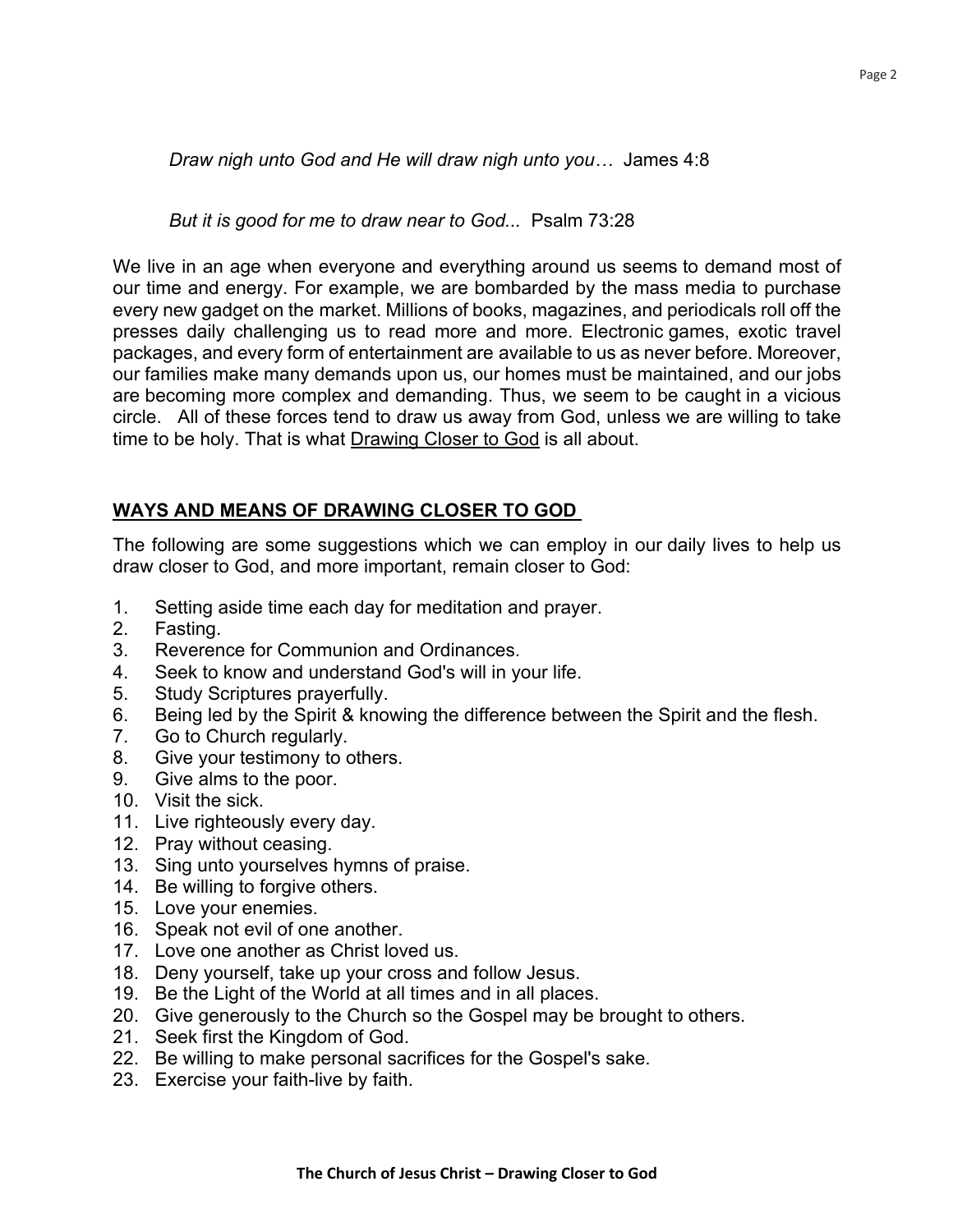Time will not permit us to address each of these items; therefore, a few have been chosen for discussion.

## **FASTING AND PRAYER**

Jesus showed the importance of Fasting by devoting forty consecutive days and nights to prayer and fasting.

For the purpose of discussion, let us assume that we have decided to fast because we want to draw closer to God.

Questions:

- 1. When is the best time to start our fast?
- 2. Should we eat or drink during the fast?
- 3. I am on medication which I must take daily. Can I still fast?
- 4. How long should I fast?
- 5. I am offended at a member. May I still fast?

Scriptural References on Fasting:

Alma 3:17, 6:6 Matthew 4:2 Luke 2:37 Acts 2:37, 10:30 I Corinthians 7:5 II Corinthians 6:5

#### Follow-Up After the Fast:

You have fasted because you wanted to draw yourself closer to God. Now you must implement the things mentioned earlier such as visiting the sick, studying the Scriptures, etc., or else your fast is in vain.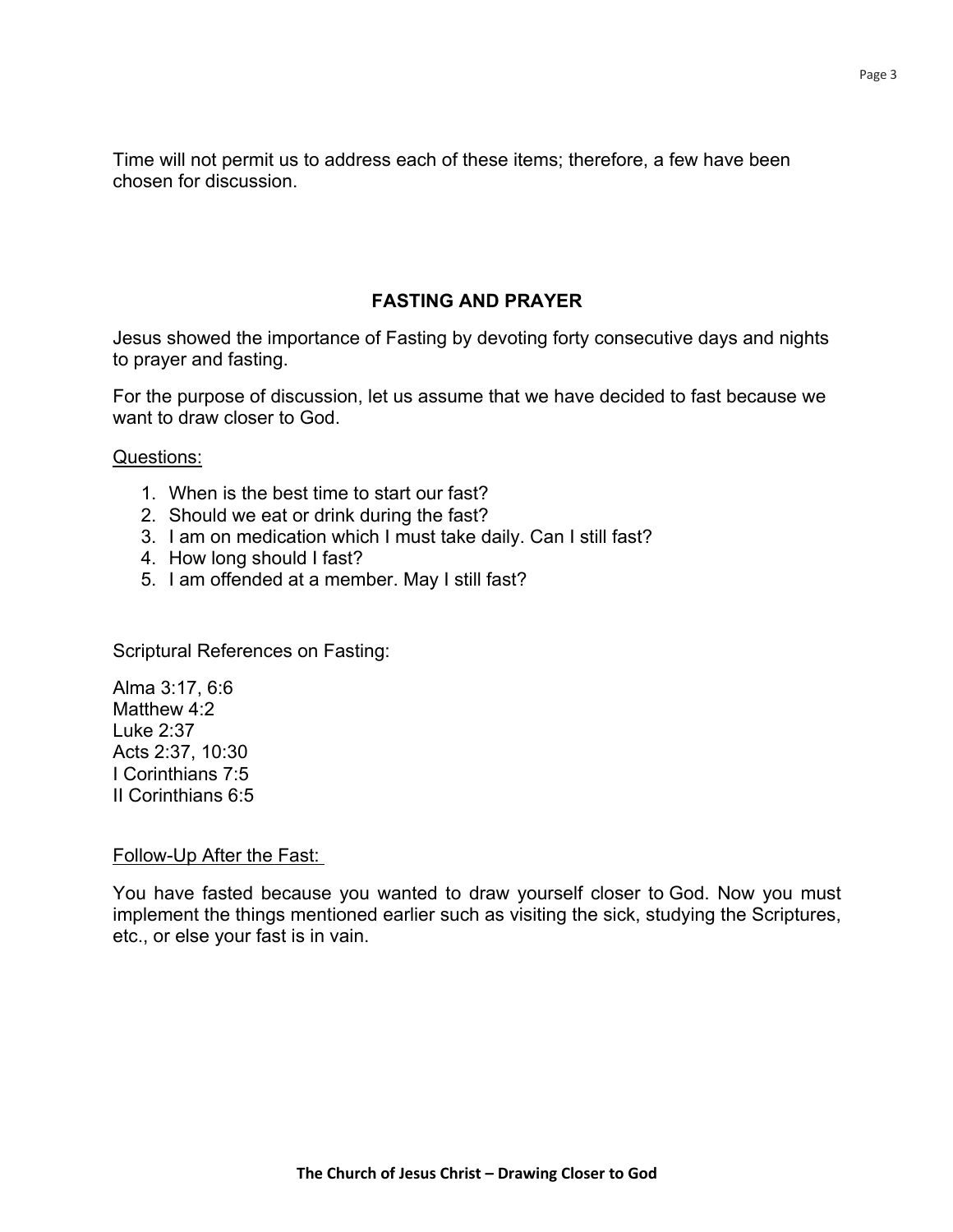## **REVERENCE FOR COMMUNION AND OTHER ORDINANCES**

If you wish to draw closer to God you must treat all Gospel ordinances with respect and reverence. Communion represents the body and blood of Christ, and He commanded us to partake of it often in remembrance of Him.

#### Questions:

- 1. I feel unworthy because of something I did. Should I take Communion?
- 2. How long should I refrain from Sacrament?
- 3. What will those sitting around me think if they see me refuse?
- 4. I am offended at another member. Can I take Sacrament?
- 5. What are the consequences of taking Sacrament unworthily?

## **SEEK TO KNOW AND UNDERSTAND GOD'S WILL IN YOUR LIFE**

If we want God to use us in His service, we must know and accept His Will. Often, we venture out on our own not knowing God's Will. The results are failure, disappointment, and discouragement.

#### Questions:

- 1. How can I be sure what God's Will is for me?
- 2. How can I learn to accept God's Will?

## **STUDYING THE SCRIPTURES**

God has preserved the Holy Scriptures (Bible and Book of Mormon) throughout the centuries. No books have been mistreated more than these two books. Millions of Bibles have been burned in an attempt to destroy the work of God. But God loves us so much that He has kept His Word from extinction. If we really wish to draw closer to God, we must study His word prayerfully.

#### How to Study:

The following is one suggested method of studying the Word of God.

- 1. Select a subject such as Faith.
- 2. Research the Scriptures on Faith and make notes as you go along.
- 3. Try to learn the following about Faith: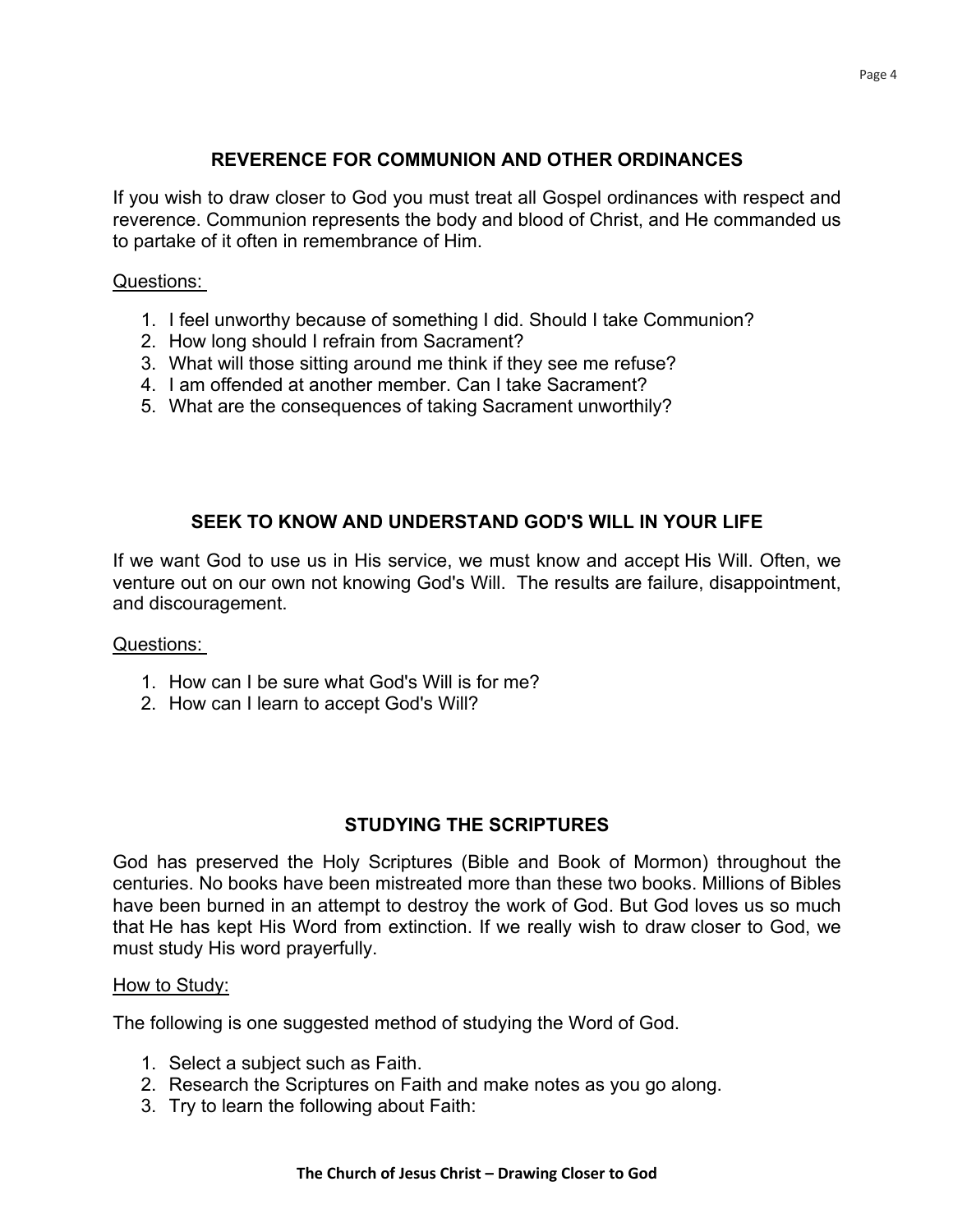Its importance in your life. How to exercise and increase your Faith. What relationship does Faith have with works? Can you please God without Faith? How to live by Faith. How to be healed by Faith. How to draw closer to God by Faith.

Scriptures regarding Faith: Moroni 7; Alma 32; Hebrews 11; James 2; Romans 12:3; I Peter 1.

There are hundreds of references on Faith. Look them up and you draw closer to God.

## **WHAT IS FLESH AND WHAT IS SPIRIT?**

If you wish to draw closer to God, you must know how to distinguish the difference between the flesh and the Spirit of God.

John tells us: "Beloved, believe not every spirit, but try the spirits whether they are of God . . . '' I John 4: 1

Paul said: "For to be carnally minded is death; but to be spiritually minded is life and peace." Romans 8:6

We can be sure of the difference if we live close to God and allow the Holy Ghost to lead, guide, and direct us.

It has and will always be the guiding light that is given to man who has received it at the time of laying on of hands.

The Holy Ghost will give to you the fruits that have been promised and it will also give to each person and to the Church some or all of the gifts. These gifts and fruits will never cease if we seek and do the will of the Father.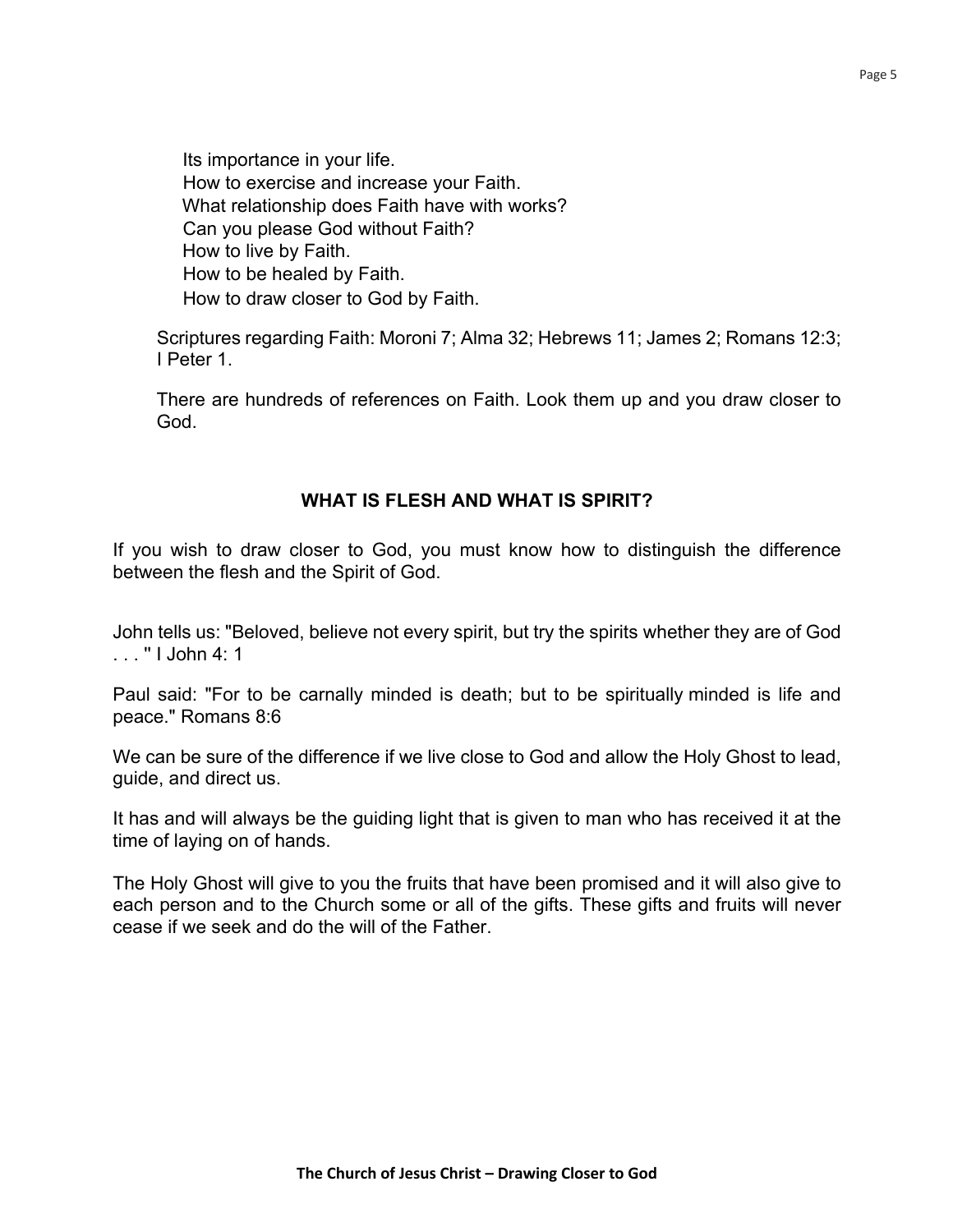## **GIFTS AND FUNCTIONS OF THE HOLY GHOST**

John 14:15-18

"And I will pray the Father and He shall give you another Comforter ... Even the Spirit of truth."

John 14:26 The Holy Ghost a comforter and teacher.

John 15:26 The Comforter to testify of Jesus.

John 16:13-14 To guide unto all truths and show things to come.

I Corinthians 12:4-11 Diversities of the Spirit:

- 1. Word of wisdom
- 2. Word of knowledge
- 3. Gifts of healings
- 4. Faith
- 5. Working of miracles
- 6. Prophecy
- 7. Discerning of spirits
- 8. Diverse kinds of tongues
- 9. Interpretation of tongues

Galatians 5:22-26

- 1. Love
- 2. Joy
- 3. Peace
- 4. Longsuffering
- 5. Gentleness
- 6. Goodness
- 7. Faith
- 8. Meekness
- 9. Temperance

Romans 8:16

"The spirit . . . beareth witness with our spirit, that we are children of God.''

II Peter 1:20-21

"Knowing this first, that no prophecy of the scripture is of any private interpretation. For the prophecy came not in old time by the will of man; but holy men of God spake as they were moved by the Holy Spirit.''